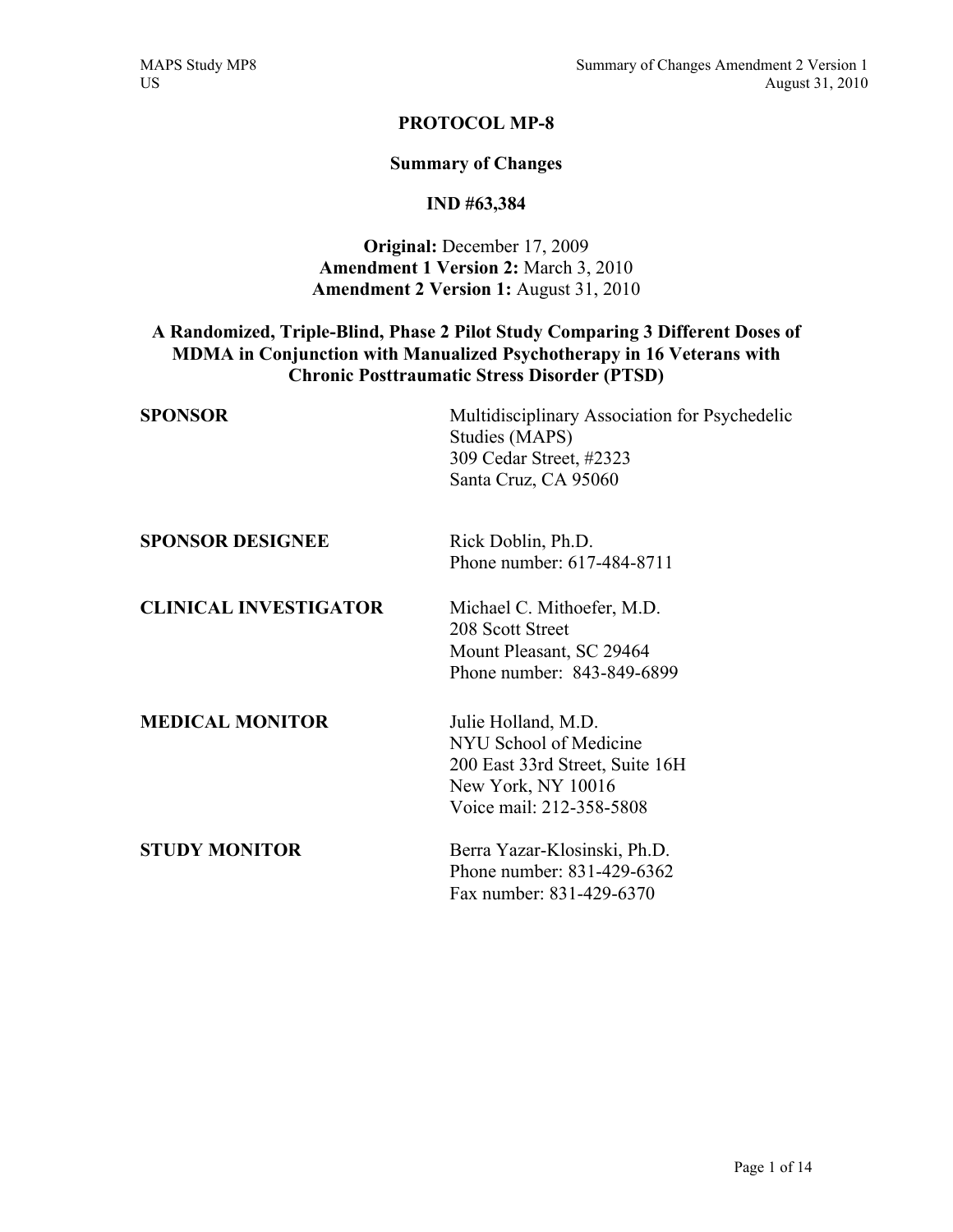# **Rationale**

Amendment 2 makes several changes to the study design and a number of changes to protocol text prior to the start of the study. The protocol has been amended to include the addition of two new outcome measures, the Neuroticism Extroversion Openness Personality Inventory and the States of Consciousness Questionnaire, and updates terminology and measures to the most current version. This amendment revises language describing randomization, adverse event and concomitant medication collection, and visit scheduling to improve clarity. This amendment also adds two new inclusion criteria, in addition to improving wording for an inclusion criterion and audio and video recordings. The amended protocol no longer specifies that attendants match participant gender. Participants will receive memory aid cards to assist in their recall of any adverse events or medications when assessed at 12 month follow-up.

# **Changes to protocol**

**Change #1:** This amendment limits the eligible subject population to include only veterans with chronic, treatment resistant PTSD. The rationale for this change is to study a homogenous subject group that can be more directly compared to the Sponsor's recently completed clinical trial, MP-1, under the same U.S. IND. Studying treatment resistant subjects with PTSD also lends significance to any improvements that occur with experimental treatment.

# **Previously read:**

(Introduction) Since many veterans with PTSD have not been offered and/or have declined medication or psychotherapy for their PTSD, this study will include veterans with chronic PTSD of at least six months duration, but not necessarily treatment-resistant PTSD.

(Protocol Design) This randomized, double-blind study will examine the safety and efficacy of MDMA-assisted psychotherapy with 30, 75 or 125 mg MDMA in sixteen veterans diagnosed with PTSD arising from their service in the U.S. armed forces.

(Recruitment) Candidates for participation will be 16 veterans with PTSD arising from their service in the U.S. armed forces.

# **Now reads:**

(Introduction) This study will include veterans with chronic PTSD of at least six months duration who satisfy PTSD diagnostic criteria despite having received prior treatment with either medication or psychotherapy.

(Protocol Design) This randomized, double-blind study will examine the safety and efficacy of MDMA-assisted psychotherapy with 30, 75 or 125 mg MDMA in sixteen veterans diagnosed with chronic, treatment-resistant PTSD arising from their service in the U.S. armed forces.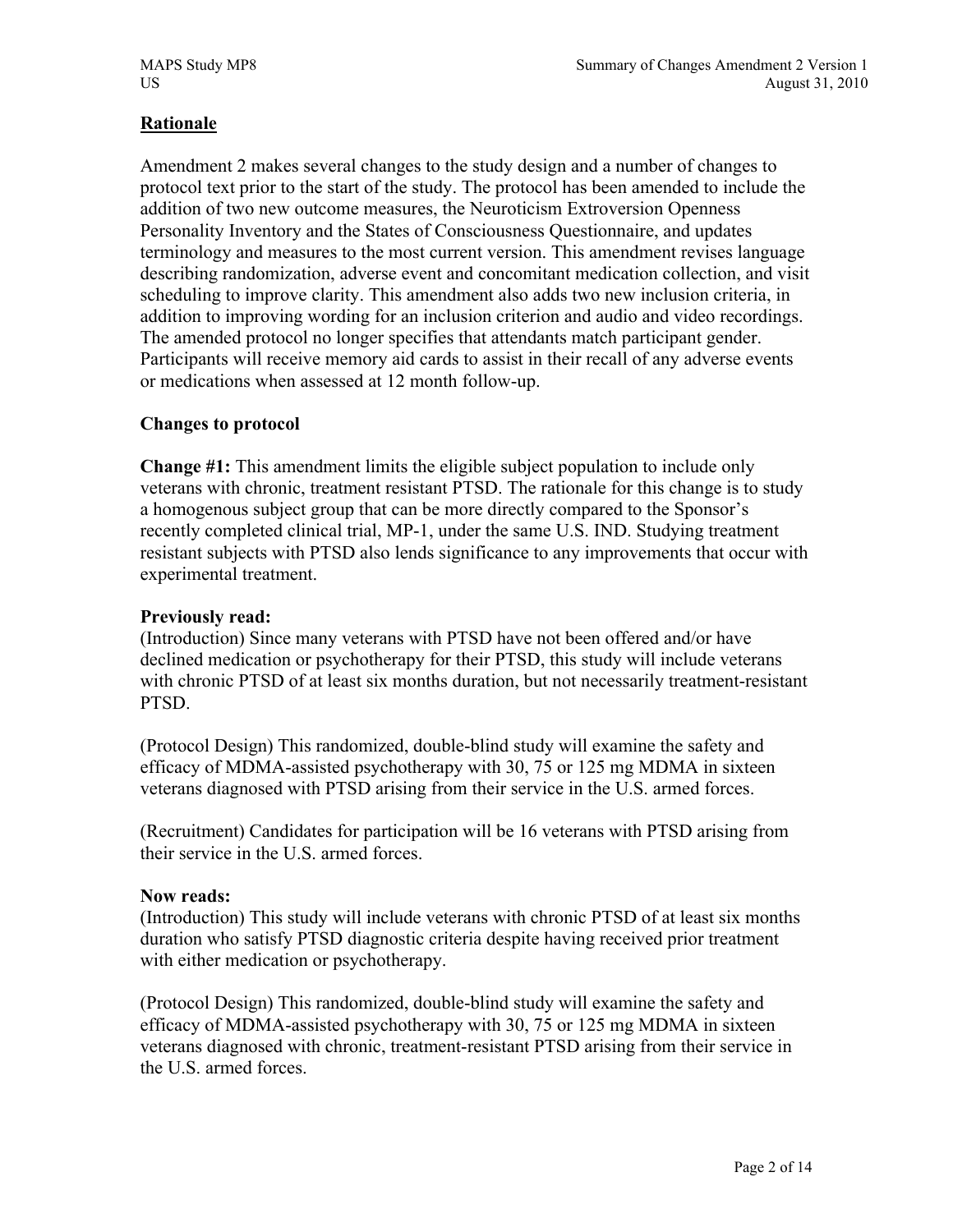(Recruitment) Candidates for participation will be 16 veterans with chronic, treatmentresistant PTSD arising from their service in the U.S. armed forces.

(Inclusion criteria #3) have had at least one unsuccessful attempt at treatment with medication, such as an SSRI, SNRI or mirtazapine or one unsuccessful treatment with any form of psychotherapy for which there exists a controlled trial indicating efficacy in the treatment of PTSD. This includes cognitive-behavioral therapy (including exposure therapy), stress inoculation training, including anxiety management, and insight-oriented psychotherapy, and EMDR. Treatment with an SSRI or SNRI must have lasted for at least three months. Psychotherapy must have lasted for 6 months and included at least 12 sessions. Treatment will be deemed to have been unsuccessful if the participant continues to meet criteria for current PTSD following the treatment.

**Sections Affected:** Section 2.1 "Introduction"; Section 5.0 "Protocol Design"; Section 5.3 "Recruitment and Subject Population"; Section 5.3.1 "Inclusion Criteria"

**Change #2:** Throughout the protocol, the investigator previously referred to as the "principal investigator" will now be referred to as the "clinical investigator."

**Sections Affected:** New terminology throughout the protocol.

**Change #3:** Throughout the protocol, the time point previously referred to as "two months after the third experimental session" is now referred to as the "end of Stage 1." Likewise, the time point previously described as two months after the third open label session will now be referred to as "the end of Stage 2." The change in visit description was made in order to improve protocol clarity.

**Sections Affected:** New terminology throughout the protocol.

**Change #4:** Throughout the protocol, the measure of posttraumatic growth previously referred to as the PTGI-C is now referred to as the PTGI. Participants can complete the measure in reference to various events, e.g. drug administration or a traumatic event. The "original" and "current" formats are otherwise identical.

# **Previously read:**

The Post Traumatic Growth Inventory-Current (PTGI-C) is an adaptation of the Post Traumatic Growth Inventory assessing perceived benefits or growth in the two weeks preceding administration, using the same items from the original measure but adapting language to reflect recent experiences. It is a 21-item self-report measure of perceived growth or benefits occurring after a traumatic event. It contains five subscales; (relationship to others, new possibilities, personal strength, spiritual change, and appreciation of life. Participants will complete the PTGI at the same point in time when they complete the CAPS and BDI.

# **Now reads:**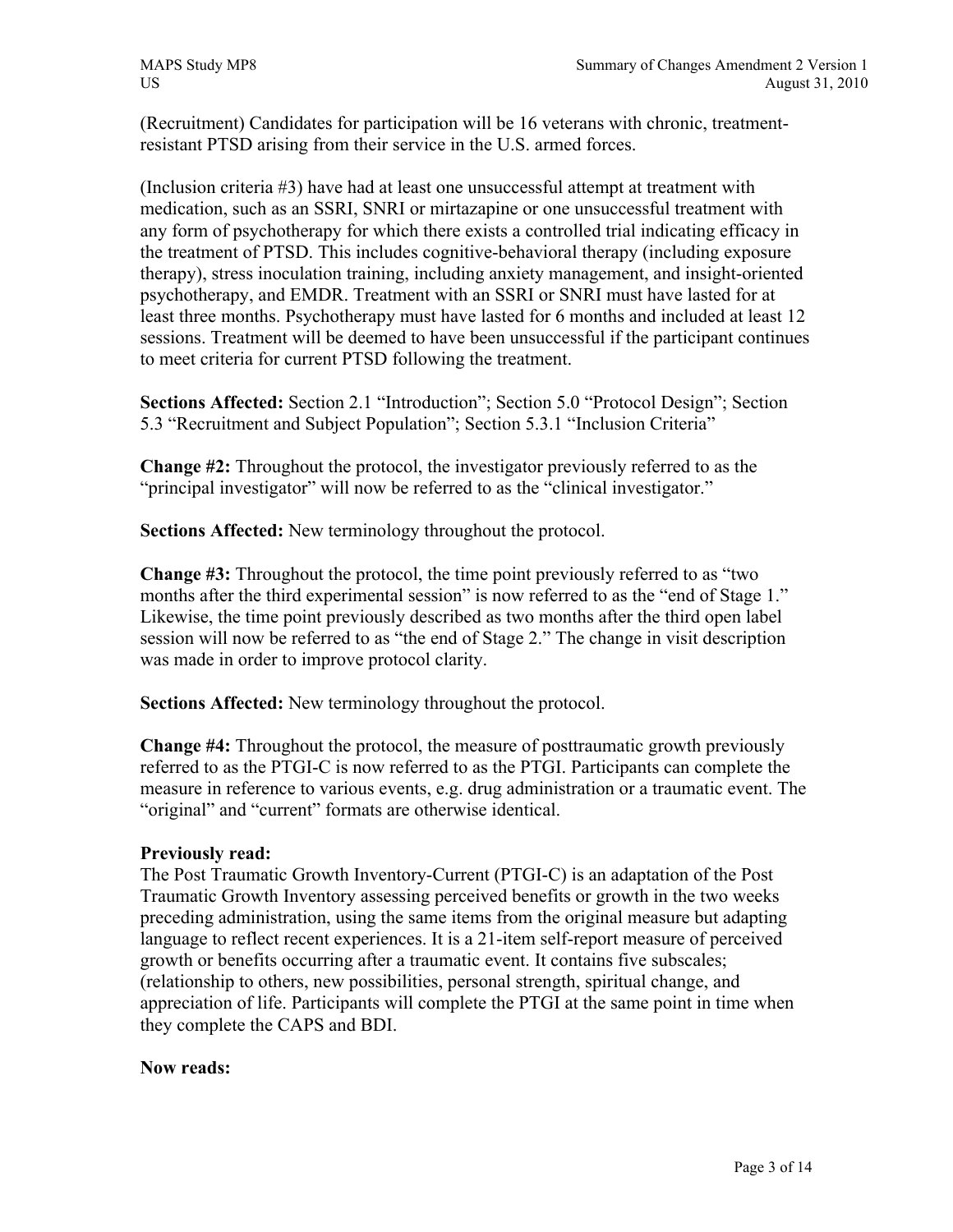The Post Traumatic Growth Inventory (PTGI) is a 21-item self-report measure of perceived growth or benefits occurring after a traumatic event. It contains five subscales; relationship to others, new possibilities, personal strength, spiritual change, and appreciation of life. In this study, participants will complete the PTGI in reference to the time since the trauma at baseline, but will respond in reference to the beginning of their participation in the study on all subsequent occasions. Participants will complete the PTGI according to the Time and Events table.

**Sections Affected:** Section 6.1.1 "Outcome Measures" and new terminology throughout the protocol.

**Change #5:** The introduction has been updated to reflect the current state of the MAPS clinical development program. The study of MDMA-assisted psychotherapy in Israel is no longer active and an abbreviated Clinical Study Report is currently under development.

# **Previously read:**

MAPS is currently sponsoring other Phase 2 studies in Switzerland and Israel.

# **Now reads:**

MAPS is currently sponsoring another Phase 2 study in Switzerland.

**Section Affected:** Section 2.1 "Introduction"

**Change #6:** A new secondary outcome measure, the Neuroticism-Extroversion-Openness Personality Inventory (NEO-PI) has been added to the protocol. It is a measure of personality and will be administered at baseline, at the end of Stage 1 and Stage 2, and at the 12-month follow up. This measure will permit testing of the hypotheses concerning changes in five personality traits.

# **Previously Read:** Not present.

# **Now Reads:**

The NEO PI will serve as a measurement of personality [78]. The NEO PI is a 240-item self-report assessment that takes between 30 and 40 minutes to complete. It is a wellestablished measure of five personality traits with sound properties of reliability and validity that operationally define personality structure according to a five-factor model. Participants will complete the NEO PI according to the Time and Events table.

**Sections Affected:** Section 1.0 "List of Abbreviations"; Section 3.2 "Secondary Objectives"; Section 5.0 "Protocol Design"; Section 6.0 "Methods"; Section 6.1.1, "Outcome measures"; Time and Events tables; Section 6.2.1 "Prescreening, Screening and Baseline Evaluation"; Section 6.2.8 "Evaluation Two Months After Third Experimental Session (at the End of Stage 1)"; Section 6.2.11 "Evaluation 12 Months After Final Experimental Or Open Label Session"; Section 12.0 "Data analysis"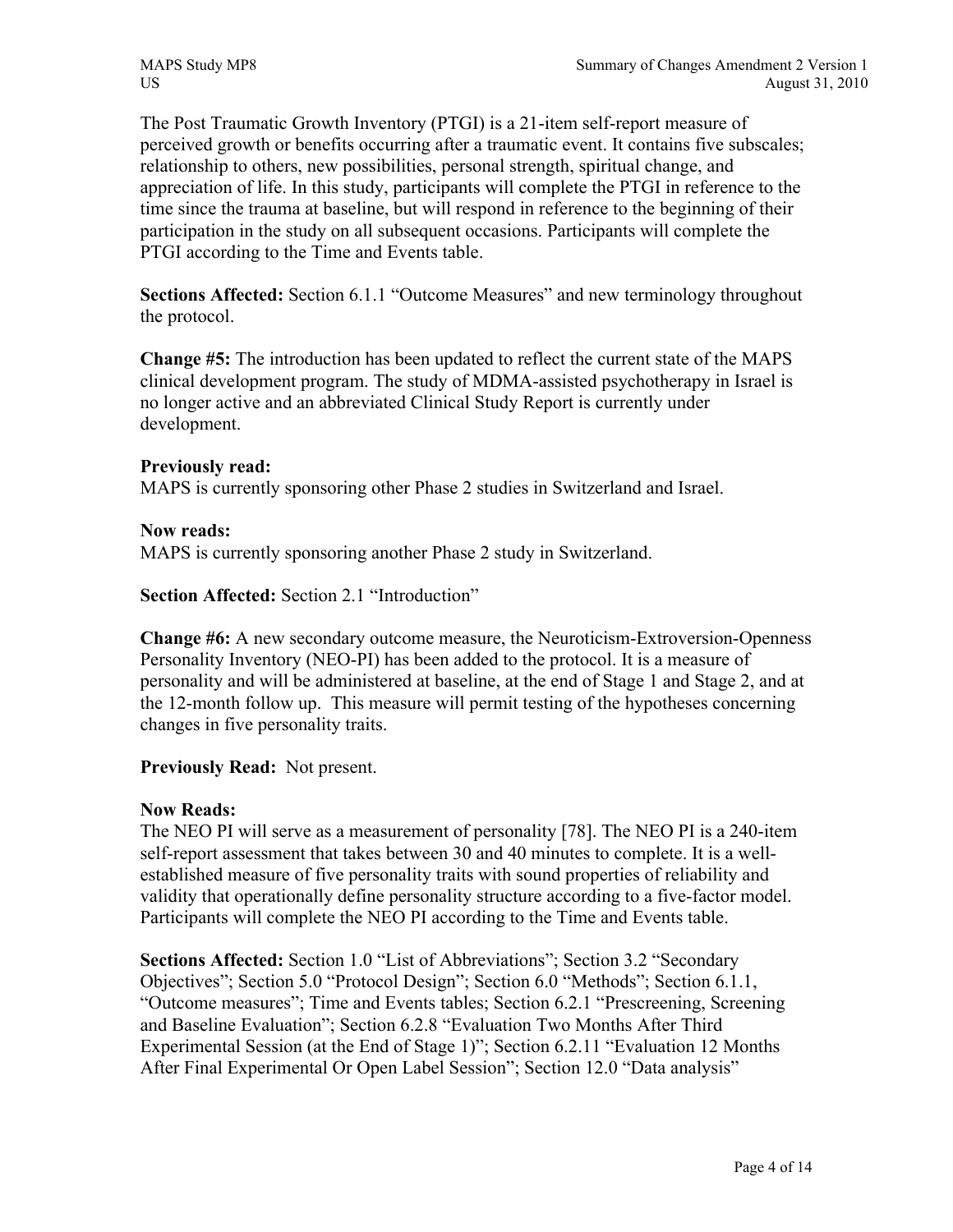**Change #7:** A new secondary outcome measure, the States of Consciousness Questionnaire (SOCQ) has been added to the protocol. The measure will assess alterations in consciousness with a focus on changes related to mystical experiences after each MDMA-assisted psychotherapy session.

# **Previously Read:** Not present.

# **Now reads:**

The States of Consciousness Questionnaire (SOCQ) is a 100-item questionnaire based on the "Peak Experience Profile" designed by Pahnke and colleagues [79, 80]. Participants respond to the SOCQ using a six-point Likert-type scale anchored at 0=none at all and 5=extreme (more than ever before in my life). It has seven subscale scores; internal unity, external unity, transcendence of time and space, ineffability and paradoxicality (claim of difficulty in describing the experience in words), sense of sacredness, noetic quality, and deeply felt positive mood. The measure is a self-report instrument and takes approximately 20 to 30 minutes to complete. Participants will complete the SOCQ after each experimental session in accordance with the Time and Events table, completing the measure at any time between the end of an experimental session and prior to leaving the treatment facility the next day.

**Sections Affected:** Section 1.0 "List of Abbreviations"; 3.2 "Secondary Objectives"; Section 5.0 "Protocol Design"; Section 6.0 "Methods"; Section 6.1.1 "Outcome measures"; Time and Events tables; Section 6.2.3, "MDMA Session (Visits 5, 9, and 14)"; Section 12.0 "Data Analysis"

**Change #8:** Protocol objectives for the secondary measure the GAF were duplicated both in the section for secondary measures and safety measures. The objective was removed from the safety objectives.

**Sections Affected:** Sections 3.2 "Secondary Objectives" and 3.3 "Safety Objectives"

**Change #9:** Language describing the randomization and compounding procedures for the study has been updated to encompass a web-based randomization procedure under development.

# **Previously Read:**

Within 24 hours of the first experimental session, each participant will be assigned to one of the three dose conditions; 30 mg (active placebo), 75 mg (medium dose) or 125 mg (full dose). Eight participants will be assigned to the full-dose condition, four participants to the 75 mg condition and four participants to the 30 mg active placebo dose condition. The study will employ a blinded randomization procedure that will maintain the 50/25/25% ratio while maintaining the blind and ensuring that each subsequent condition assignment is not predicated on the previous assignment. A randomization monitor will generate and maintain a list of random numbers between one and 100. A randomization list program or procedure will be run to assign participants to full, medium or active placebo dose MDMA to twenty containers randomly assigned a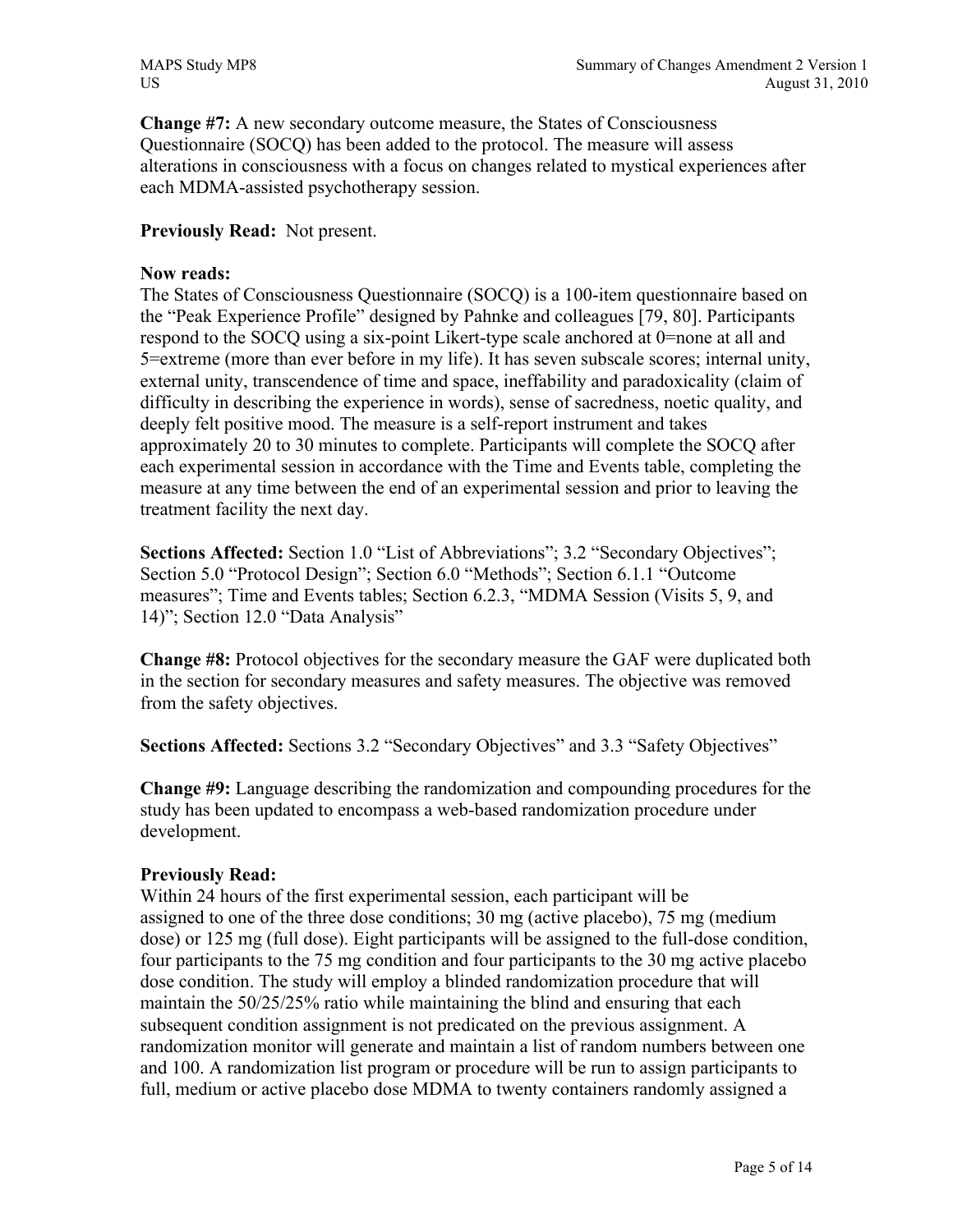number between 1 and 100. Prescription bottles will be randomly assigned a number between 1 and 100. The randomization monitor will also create replacement doses that retain the same ratio of experimental dose to active placebo dose condition. The randomization monitor will supervise the procedure of filling bottles with MDMA and lactose.

The investigators will contact the randomization monitor after enrolling a participant. The randomization monitor will provide the investigators with the bottle number to be used for the participant and with sealed envelopes that will permit unblinding for an individual subject if required. If there is an adverse event or other emergency requiring knowledge of participant's condition assignment, the blind may be broken for an individual participant by opening the appropriate envelope, which will be kept sealed in a locked safe in the investigator's office at the study site so it would be easily available in case of emergency. In all other cases, the blind will be maintained up through the assessment occurring eight weeks after the third experimental session. The participant, independent rater and both investigators conducting psychotherapy will be blind to condition assignment. Participants who drop out of the study or are withdrawn by the Principal Investigator prior to the two-month follow-up will be replaced until 16 participants have completed the study.

(Under MDMA Doses, Compounding and Labeling) Initial and supplemental doses of lactose, in doses of equivalent dry weight, will be placed into gelatin capsules of identical appearance to those used for initial and supplemental dose MDMA by the pharmacist according to an equivalent procedure.

# **Now Reads:**

For Stage 1, a randomization list will be prepared at the beginning of the study. A second list will be created to replace subjects who withdraw from the study and are unblinded. At least 24 hours before the first experimental session, each participant will be assigned to one of the three dose conditions; 30 mg (active placebo), 75 mg (medium- dose) or 125 mg (full dose). Eight participants will be assigned to the full-dose condition, four participants to the 75 mg condition and four participants to the 30 mg active placebo dose condition. The study will employ a blinded randomization procedure that will maintain the 50/25/25% ratio while maintaining the blind and ensuring that each subsequent condition assignment is not predicated on the previous assignment. Drug containers will be assigned a unique random number. Container assignments to each subject will be performed on a per experimental session basis, and the container will contain the initial and supplemental capsules for a single experimental session. This will be done by contacting the Randomization Monitor. The unblinded Randomization Monitor will also oversee drug encapsulation and labeling of drug bottles. Replacement doses for subjects who replace dropouts that retain the same ratio of condition assignment will also be created. The Randomization Monitor will provide the investigators with sealed envelopes that will permit emergency unblinding for an individual subject if required. In all other cases, the blind will be maintained up through the assessment occurring at the end of Stage 1. The participant, independent rater and both investigators conducting psychotherapy will be blind to condition assignment. Participants who drop out of the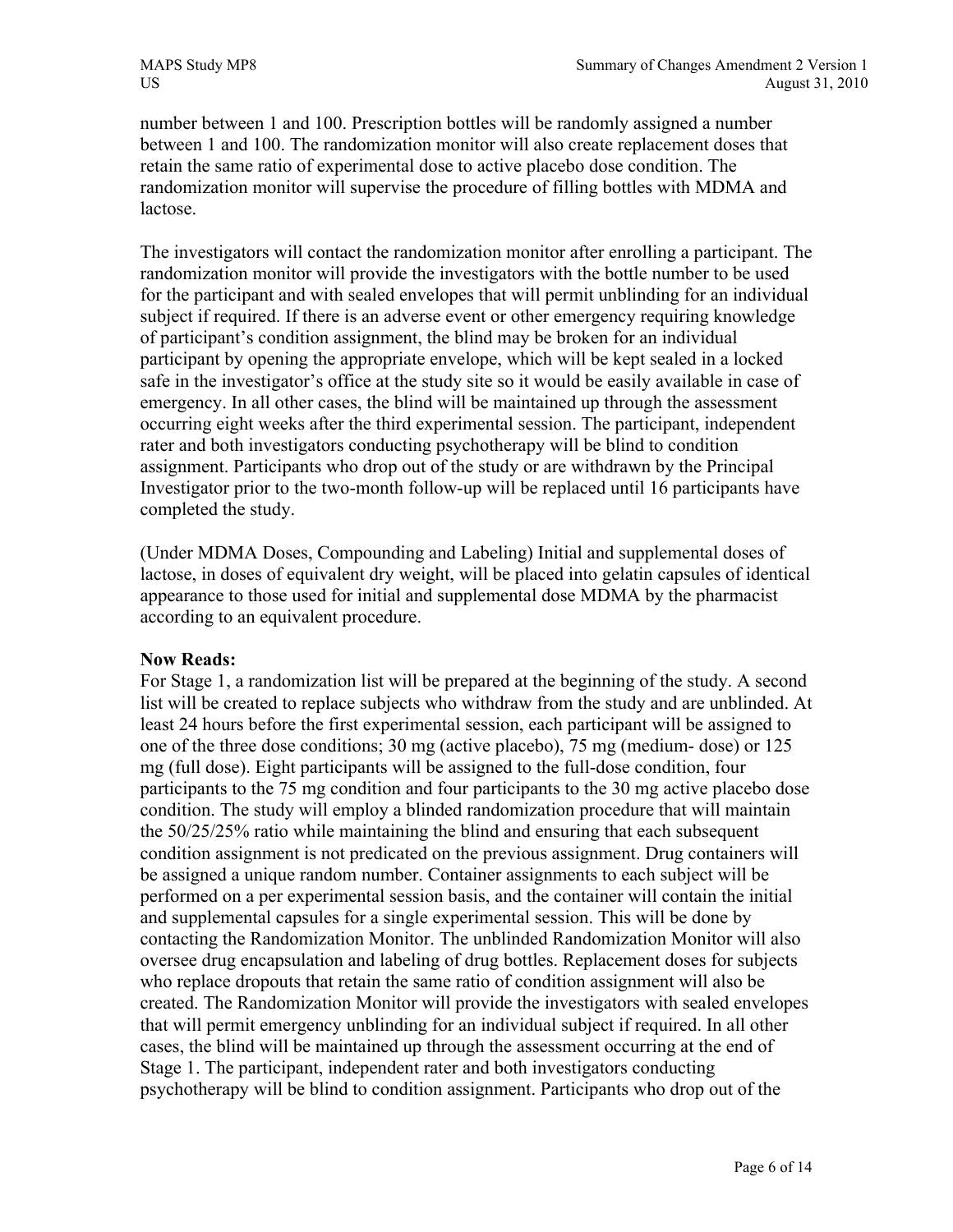study or are withdrawn by the Clinical Investigator prior to the end of Stage 1 will be replaced until 16 participants have completed the study. Subjects who withdraw during Stage 2 and the follow-up portion of the study will not be replaced.

**Section Affected:** Section 5.2 "Randomization and Subject Numbering"; Section 4.3 "MDMA Doses, Compounding, and Labeling"

**Change #10:** The inclusion criterion requiring that women of childbearing potential have a negative pregnancy test and use effective birth control was reworded to make it clearer and more readable.

# **Previously Read:**

13. are of childbearing potential who have a negative pregnancy test and agree to use an effective form of birth control.

### **Now Reads:**

14. must have a negative pregnancy test if able to bear children, and agree to use an effective form of birth control.

**Section Affected:** Section 5.3.1 "Inclusion Criteria"

**Change #11:** A new inclusion criterion has been added to ensure that subjects are not concurrently participating in another clinical trial for the purpose of clarity in data analysis.

**Previously Read:** Not present.

#### **Now Reads:**

18. Agree to not participate in any other interventional clinical trials during the duration of this study.

**Section Affected:** Section 5.3.1 "Inclusion Criteria"

**Change #12:** A statement that described visit scheduling after the investigators determined a participant met all inclusion criteria was clarified.

#### **Previously Read:**

If, after reviewing all information, the investigators conclude that a participant is eligible they will arrange and schedule at least one introductory session.

#### **Now Reads:**

If, after reviewing all information, the investigators conclude that a participant is eligible they will enroll the subject in the study. Visits will be scheduled consecutively as described in the Time and Events Table.

**Section Affected:** Section 6.0 "Methods"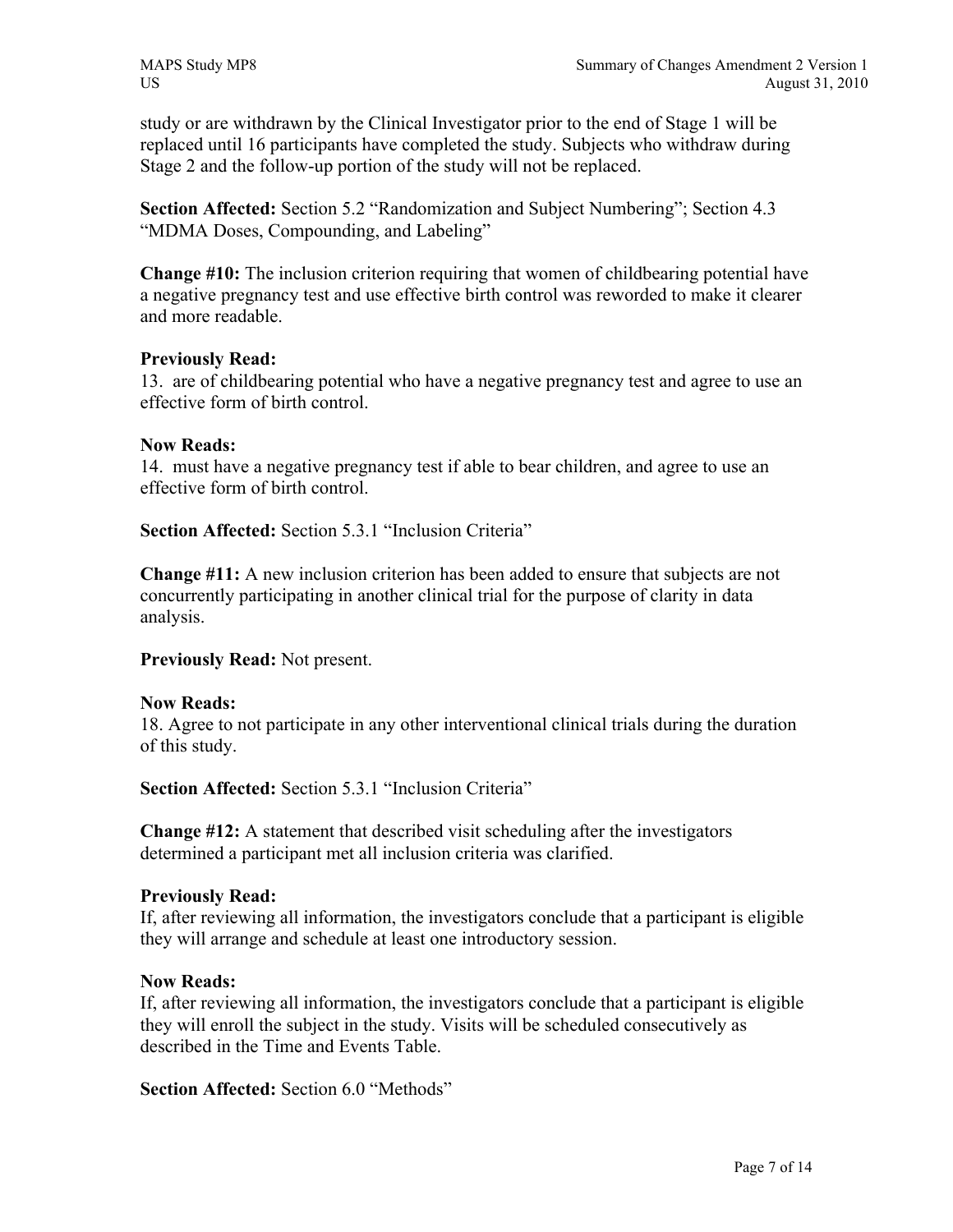**Change #13:** The protocol no longer requires the attendants be of the same gender as the participant. This will make locating attendants and scheduling experimental sessions easier and allow flexibility in accommodating participant requests. The attendants will still have all other qualifications described in the protocol. Participants concerns and preferences will continue to be regarded.

### **Previously Read:**

Participants will remain at the study site overnight accompanied by a same-sex attendant. He or she will be of the same sex as the participant, will have a healthcare background, and will undergo specific training for the role.

### **Now Reads:**

Participants will remain at the study site overnight accompanied by an attendant. He or she will have a healthcare background and will undergo specific training for the role.

**Sections Affected:** Section 5.0 "Protocol design"; Section 6.2.2. "Preparatory Sessions"

**Change #14:** Under Section 6.1.2 "Safety Measures," text describing the C-SSRS (measure of suicidal ideation and behavior) refers readers to the Time and Events table instead of listing each time point, elaborating only in cases where the administration happens more than once.

# **Previously Read:**

The C-SSRS will be administered 24 times during the randomized study; at baseline, after the second preparatory session, twice during each experimental session (once just prior to drug administration and once five to six hours after drug administration), after each integrative session, on the first and last days of daily telephone contact occurring after an experimental session, and on the visit which takes place approximately two months after the third experimental session. Participants undergoing medication washout will complete the C-SSRS once prior to and once after medication washout, using the times above if possible but with additional measures used if none of the scheduled times occur just prior to or after medication washout.

# **Now Reads:**

The C-SSRS will be administered by the investigators in accordance with the Time and Events table. The measure will be administered at baseline, during the second preparatory session, twice during experimental sessions (once before and once after drug administration), on two days of telephone contact, during each integrative psychotherapy session and at the evaluation at the end of Stage 1, end of Stage 2 and the 12 month follow-up. Participants undergoing medication washout will complete the C-SSRS before and after medication washout.

**Section Affected:** Section 6.1.2. "Safety Measures"

**Change #15:** The amendment now describes provisions to record the CAPS administration to video for the purpose of permitting independent raters to score the same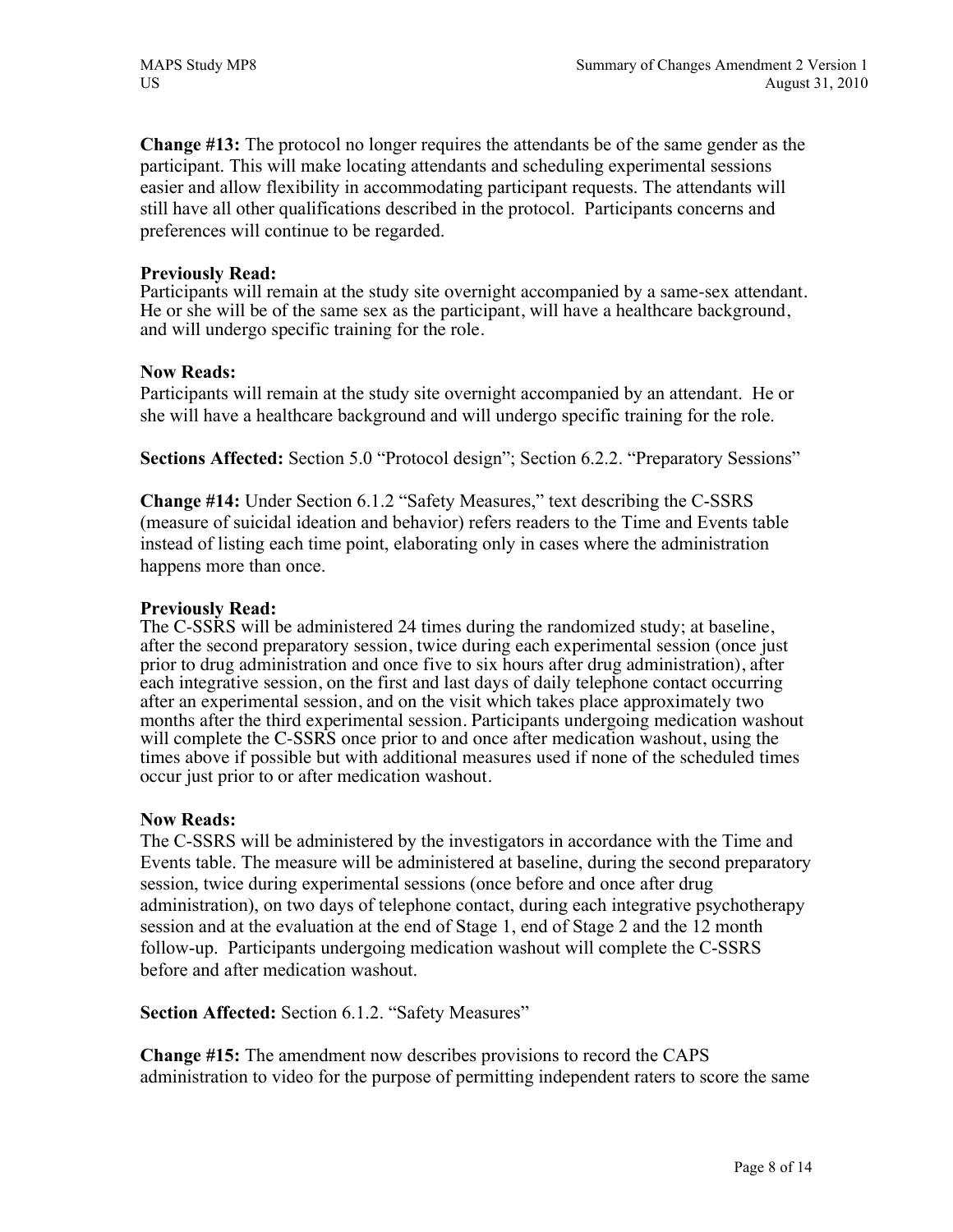individual, thus allowing calculation of inter-rater reliability. This recording will be done at the request of the investigators and sponsor clinical research team.

**Previously Read:** Not present.

### **Now reads:**

To establish Independent Rater reliability, the investigators will have the option to video record the screening CAPS interview in as many instances as necessary.

**Section Affected:** Section 6.2.1 "Prescreening, Screening and Baseline Evaluation (Prestudy, Visit 1)"

**Change #16:** A paragraph at the end of Section 6.2.1 "Prescreening, Screening and Baseline Evaluation discussing rescue medication has been removed from this section as the content already appears in Section 9.0, "Collection of Concomitant Medication".

### **Previously Read:**

Participants may receive a designated rescue medication that may be administered in the event of symptoms that require it during or after the experimental session (e.g. insomnia or severe anxiety that does not respond to other management outlined in the treatment manual.

**Now Reads:** Not present.

**Section Affected:** Section 6.2.1, "Prescreening, Screening and Baseline Evaluation (Prestudy, Visit 1)

**Change# 17:** Commonly listed side effects have been added to the description of adverse event collection in Section 6.1.2 Safety Measures.

**Previously Read:** Not present.

# **Now Reads:**

All adverse events (AEs) and spontaneously reported side effects will be collected during each experimental session and for 7 days after each session. Commonly expected side effects that are spontaneously reported are collected on a separate CRF page and will be categorized as mild, moderate or severe. Common, expected side effects are defined as those most frequently reported in the literature and include: Anxiety, difficulty concentrating, dizziness, drowsiness, dry mouth, fatigue, headache, heavy legs, impaired judgment, impaired gait/balance, increased irritability, increased personal worries or rumination, insomnia, jaw clenching, tight jaw, lack of appetite, low mood, nausea, need more sleep, nystagmus, parasthesias, perspiration, restlessness, sensitivity to cold, thirst and weakness. Serious adverse events (SAEs), adverse events leading to subject withdrawal from the study, and changes to psychiatric status will be collected throughout the protocol. Medications used to treat the specified AEs will be collected during the study, and all changes to psychiatric medications will be collected throughout the study."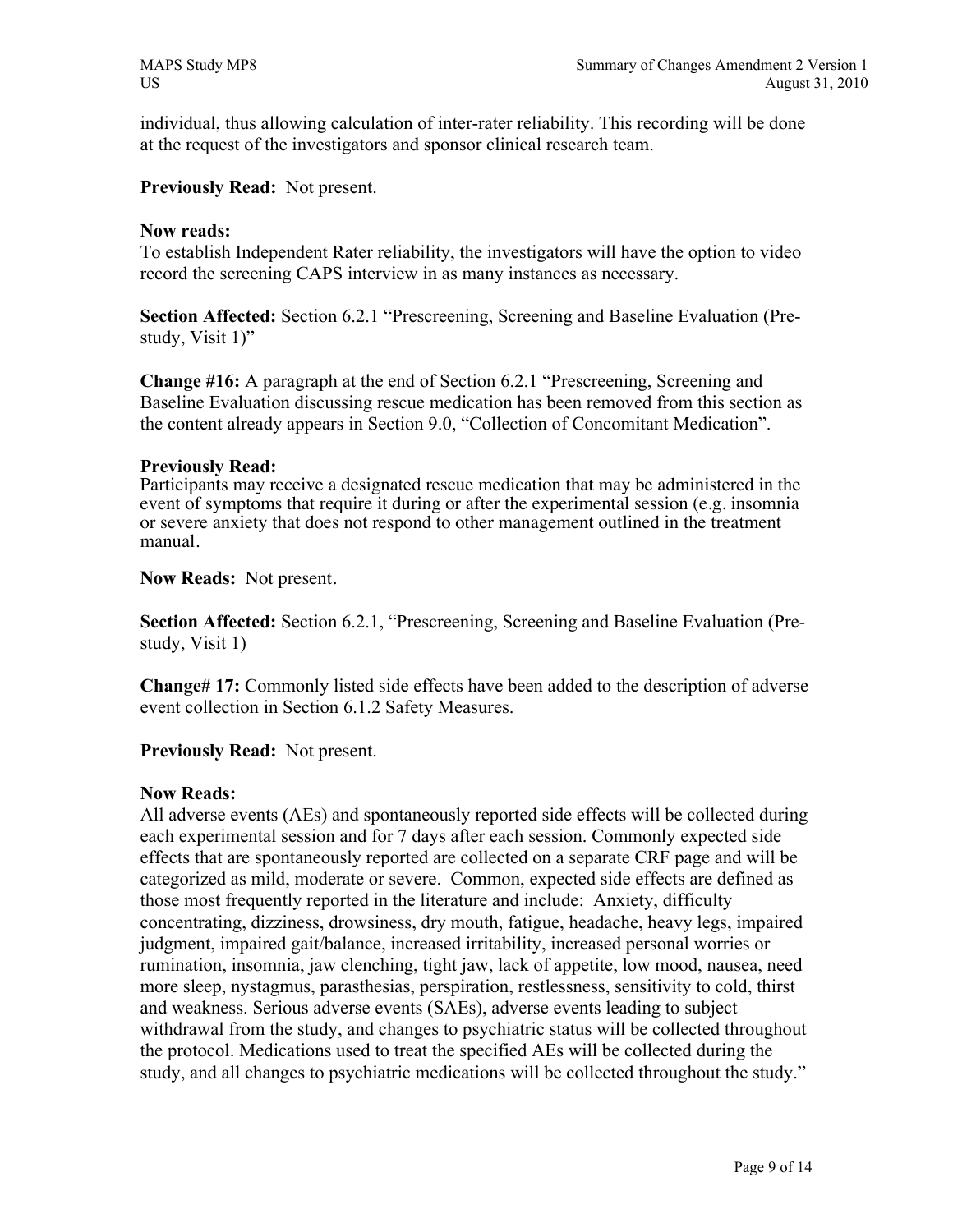# **Section Affected:** Section 6.1.2 "Safety measures"

**Change #18:** Participants will be provided with a memory aid card for use in collecting information about adverse events and medication use at 12-month follow up. Participants will receive the memory aid card at the visit after completing Stage 1 or Stage 2, as appropriate. Memory aid cards are intended to remind subjects of events occurring over the 10 month period until their follow-up visit. The memory aid card will not be collected.

# **Previously Read:** Not present.

# **Now Reads:**

(End of Stage 1) Subjects not moving on to Stage 2 will receive a memory aid card for use between this visit and the 12-month follow up. Subjects will use this card to record AEs, medications and changes in psychiatric status that they will be asked about at the termination visit. Memory aids will not be collected. Full dose subjects may return to taking psychiatric medications from this point onward if necessary.

(End of Stage 2) Subjects will continue on to the 12-month follow up visit. Subjects will receive a memory aid card for use between this visit and the 12-month follow up. Subjects will use this card to record AEs, medications, and changes in psychiatric status that they will be asked about at the termination visit. Memory aids will not be collected. Subjects may return to taking psychiatric medications from this point onward if necessary.

(Adverse Events) A Memory aid card will be provided to the subject on the last visit prior to the 12 month follow up to record information on medications taken to treat SAEs, AEs leading to withdrawal and psychiatric AEs during the period between the end of Stage 1 or end of Stage 2 and the 12 month follow-up evaluation. The memory aid card will not be collected, but information from the card will be used to aid the subjects in providing information to the investigator. This information may be collected by phone.

**Sections Affected:** Section 6.2.9 "Unblinding and Opportunity for Participants in Active Placebo and Medium Dosage Condition to Enroll in Open-Label Study Segment ("Stage 2")"; Section 6.2.11 "Assessment Two Months After Third Open Label Session"; Section 8.4, "Adverse Event Collection"

**Change #19:** Collection of adverse events and concomitant medications will now follow slightly different procedures than originally described. This change will optimize use of investigator time and AE collection during the follow-up period. The investigators will collect all serious adverse events and any adverse events leading to a change in psychiatric status during the course of the study prior to 12-month follow-up, and they will collect adverse events requiring medical attention up through the participant's last two-month follow-up, either at the end of Stage 1 or Stage 2. Adverse events related to planned treatments or physician visits for a condition noted at baseline in the medical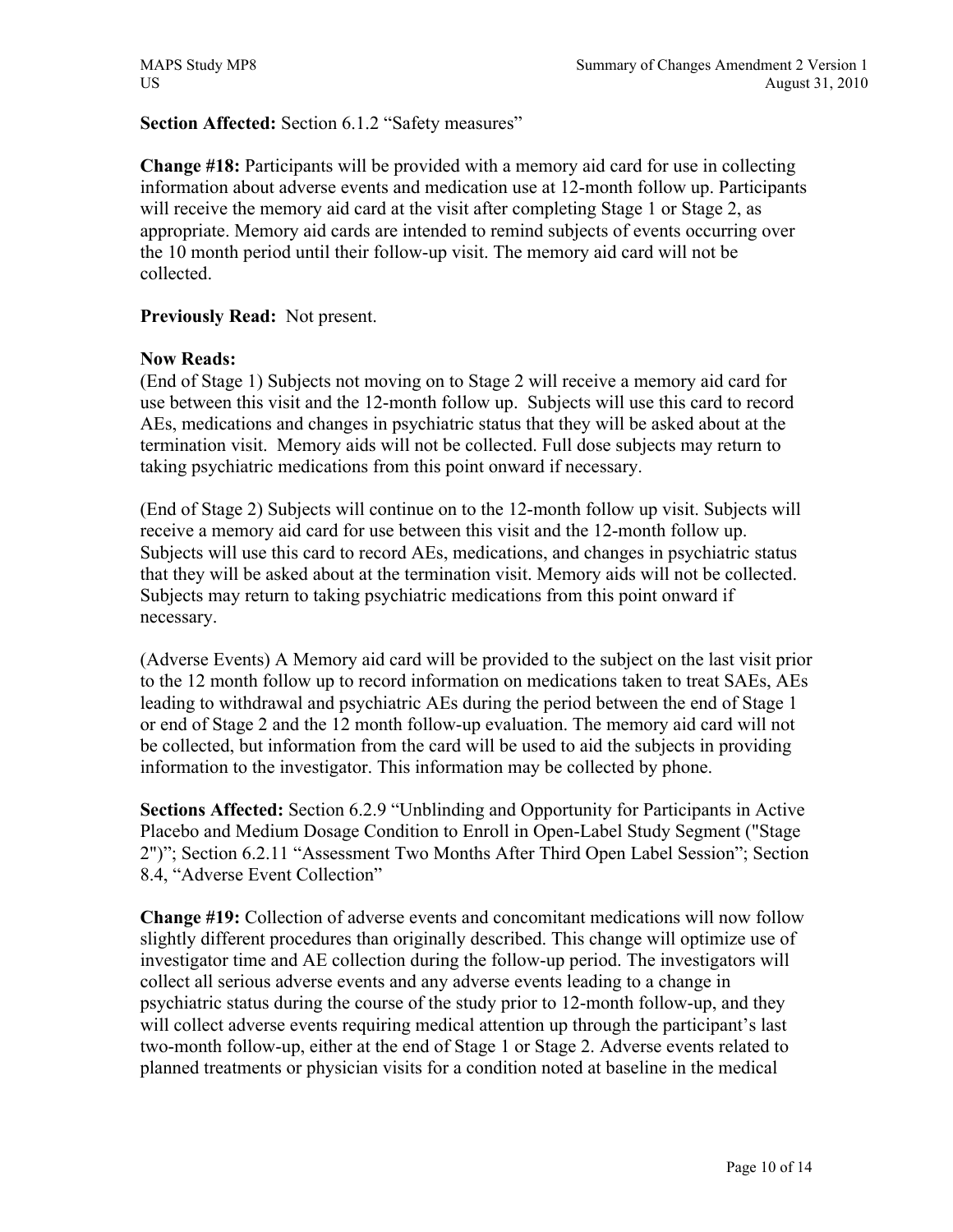history will not be collected unless there is an exacerbation of the condition. Any event that leads to withdrawal from the study will be collected.

# **Previously Read:**

Adverse events and side effects will be collected during and after each experimental session. All serious adverse events (SAEs) and adverse events of concern to the participant will be collected throughout the protocol.

Spontaneously reported side effects will be recorded during all three experimental sessions and for a period of seven days after each experimental session for a total of 27 times. Serious adverse events (SAEs), adverse events of concern to the subject and any adverse events requiring medical intervention will be collected throughout the protocol. The investigators will also assess general well-being during each introductory session, at each integrative session and during telephone calls for seven days following integrative sessions that occur a day after an experimental session."

Adverse events that will be collected for the duration of the protocol are:

- Events requiring a physician visit or an intervention, not related to planned treatments for baseline conditions from MDMA administration throughout the study
- Any event of concern to the participant throughout the protocol
- Any adverse event leading to withdrawal from the protocol
- Common expected side effects will be collected on the day of MDMA administration and for seven days after administration

# **Now Reads:**

Serious adverse events, adverse events and spontaneously reported adverse events ("side effects") will be collected during the study according to Section 8.

All adverse events (AEs) and spontaneously reported side effects will be collected during each experimental session and for 7 days after each session. Commonly expected side effects that are spontaneously reported are collected on a separate CRF page and will be categorized as mild, moderate or severe.

Spontaneously reported side effects will be collected during the experimental session and during the seven days of telephone contact following the integrative sessions that occurs on the day after each experimental session.

Adverse events (AEs) that will be collected for the duration of the protocol are:

- All SAEs will be collected through termination.
- All AEs and common expected side effects will be collected on the day of MDMA administration and for seven days after each experimental session.
- Events requiring medical attention will be collected from the first experimental session through the subject's final assessment at the end of Stage 1 or Stage 2 (as appropriate).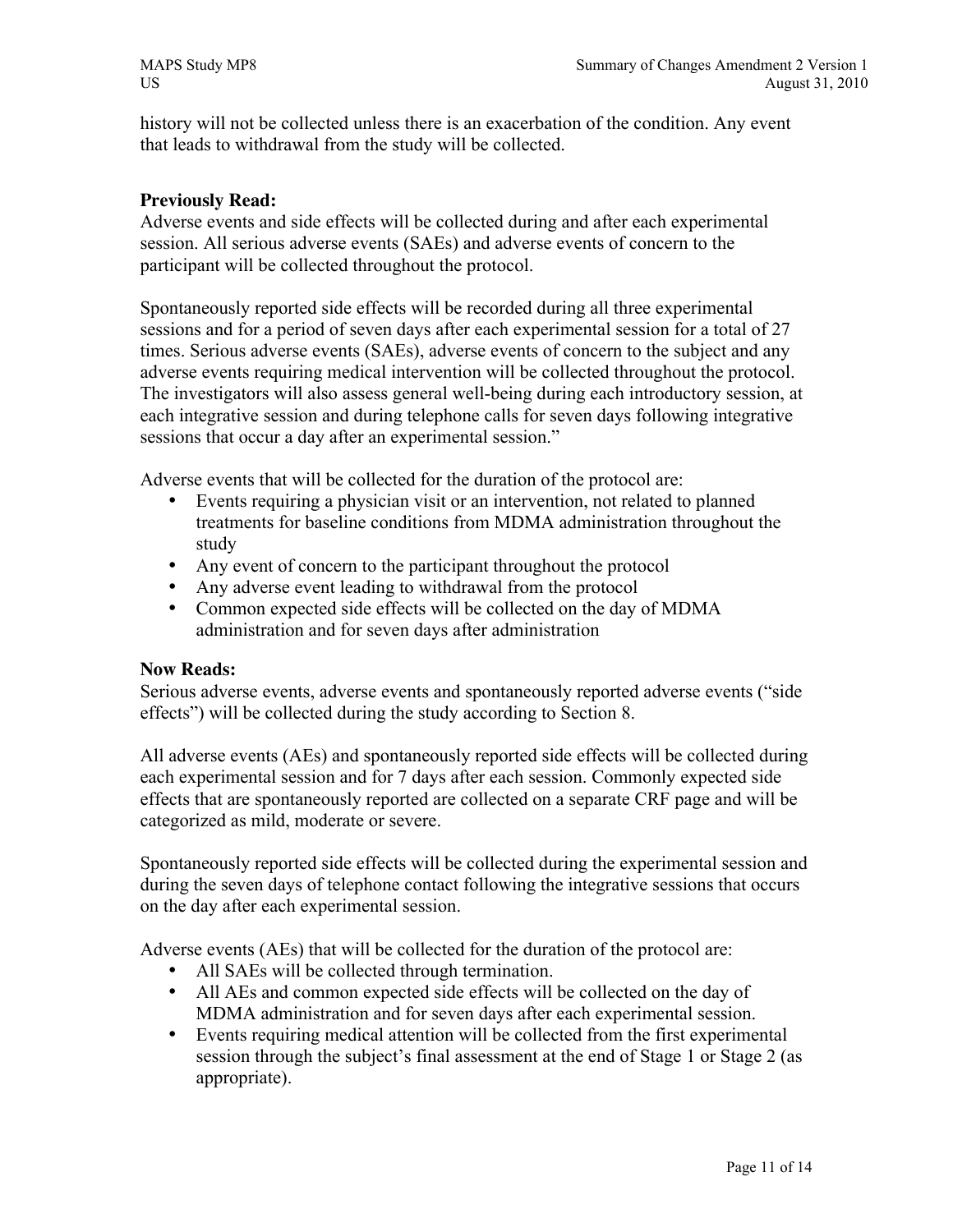- Events related to planned treatments or physician visits for baseline conditions collected in the Medical History will not be collected unless there is an exacerbation of the condition.
- Any AE leading to withdrawal from the protocol will be collected throughout the study.
- All AEs related to changes in psychiatric status will be collected throughout the study.

**Sections Affected:** Section 3.3 "Safety Objectives," under 3.0 "Protocol Objectives"; Time and Events Table, Section 6.1.2, "Safety Measures"; throughout Section 6.2 "Visit Descriptions"; Section 8.2, "Common Expected Side Effects"; Section 8.4 "Adverse Event Collection"

**Change #20:** Wording has been altered regarding concomitant medication collection and to further clarify when subjects must refrain from taking psychiatric medication and when they can resume medications.

# **Previously Read:**

All medications, over the counter (OTC) and prescription will be collected from screening through 7 days after the last MDMA session. From 7 days after the last MDMA session through study termination only prescription or OTC medications taken to treat AEs will be collected.

Participant concomitant medications will be recorded during screening. If necessary, the investigators will make plans for tapering off and discontinuing any contraindicated medication at this time, in consultation with the prescribing physician. The investigators will request information about any changes in medication just prior to each MDMAassisted psychotherapy session. Medications taken during the course of the protocol, including medications taken to treat AEs will be recorded on a concomitant medications CRF. Participants must be willing to refrain from taking any psychiatric medications during the study period, with the exception of gabapentin when prescribed for pain control. Any psychoactive drugs will be tapered in an appropriate fashion to avoid withdrawal effects. They will be discontinued long enough before the MDMA session to avoid the possibility of interactions (the interval will be at least 5 times the particular drug's half-life).

# **Now Reads:**

All medications, over the counter (OTC) and prescription will be collected from screening through 7 days after the final experimental session. From 7 days after the final experimental session through study termination only medications taken to treat SAEs and psychiatric AEs will be collected.

Concomitant medications will be recorded during screening. Any psychoactive drugs will be tapered in an appropriate fashion to avoid withdrawal effects. They will be discontinued long enough before the experimental session to avoid the possibility of drug interactions (the interval will be at least 5 times the particular drug's half-life). If necessary, the investigators will make plans for tapering off and discontinuing any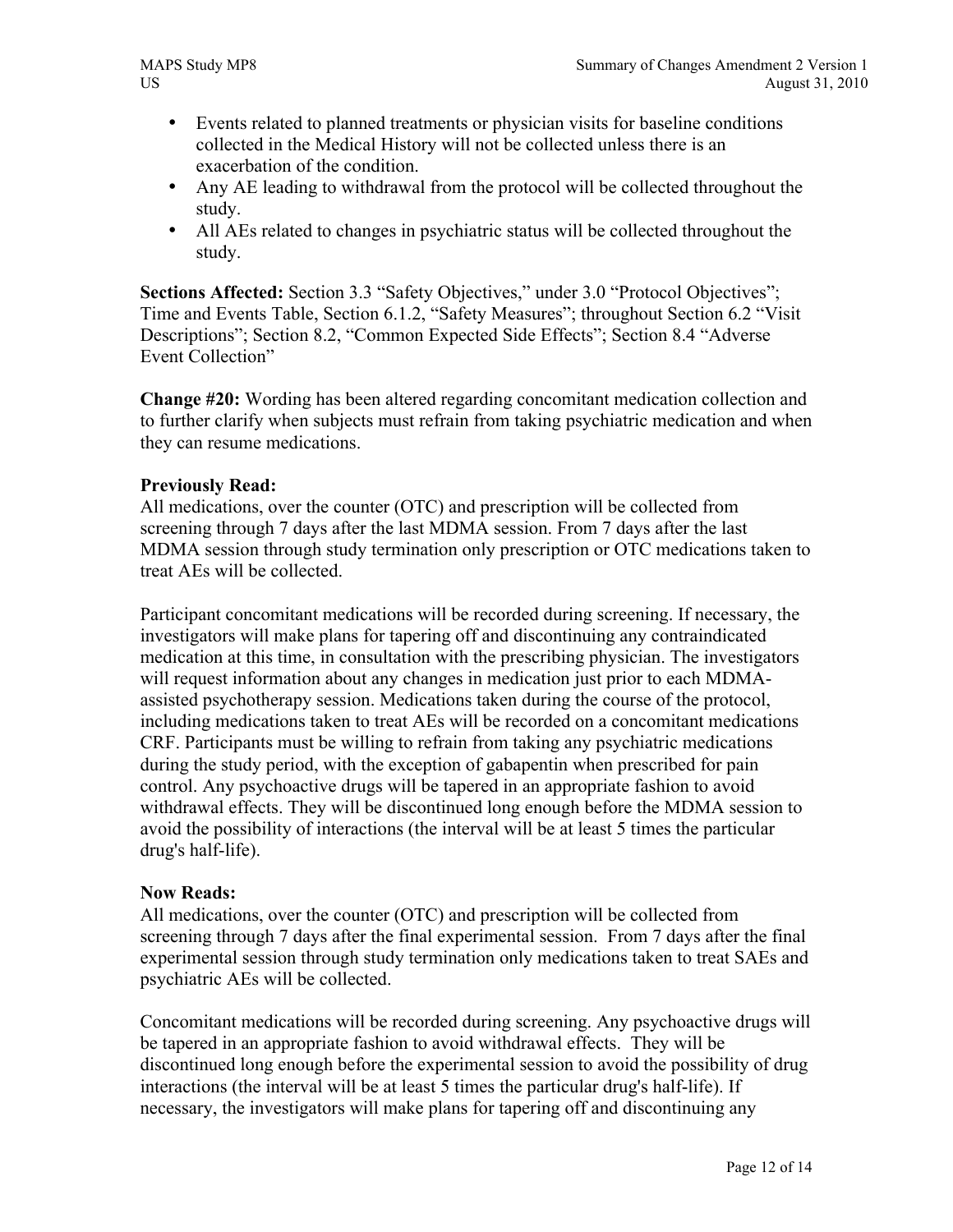contraindicated medication upon enrollment, in consultation with the prescribing physician.

The investigators will request information about any changes in medication. Medications taken during the course of the protocol, including medications taken to treat AEs, will be recorded on a concomitant medications CRF. Participants must be willing to refrain from taking any psychiatric medications until after the end of Stage 1 or Stage 2, with the exception of gabapentin when prescribed for pain control. The investigators may prescribe a designated rescue medication in the event of symptoms that require it during or after the experimental session (e.g. insomnia or severe anxiety that does not respond to other management outlined in the treatment manual).

**Section Affected:** Section 9.0 "Collection of Concomitant Medications"

**Change #21:** The Sponsor and not the investigator will perform data analyses for this study according to written Standard Operating Procedures. The wording was updated to reflect current practice.

**Section Affected:** Section 12.0 "Data analysis"

**Change#22:** Rather than stating that a participant's full name or address will be removed from a session recording, the protocol states that full names or addresses will not appear on session recordings. Investigators will be diligent about withholding a participant's full name and address during a recording and the information will not be written down.

# **Previously Read:**

Full names and addresses, if they appear in these recordings, will be edited out of the recording before the tape is seen by anyone other than the study participant, the investigators present at the session, and the designated audio/video technician who has signed a confidentiality agreement.

# **Now reads:**

(Confidentiality) Full names and addresses will not appear in these recordings.

(Appendix B) Full names and addresses will not appear in video or audio recordings.

**Section Affected:** Section 13.1 "Confidentiality"; Appendix B "Audio and Video Recording"

**Change #23:** Wording for record retention practices was clarified to reflect current practice.

# **Previously Read:**

Investigators must retain all study records required by MAPS and by the applicable regulations in a secure and safe facility. The investigator must consult a MAPS representative before disposal of any study records. "Essential documents" are defined as